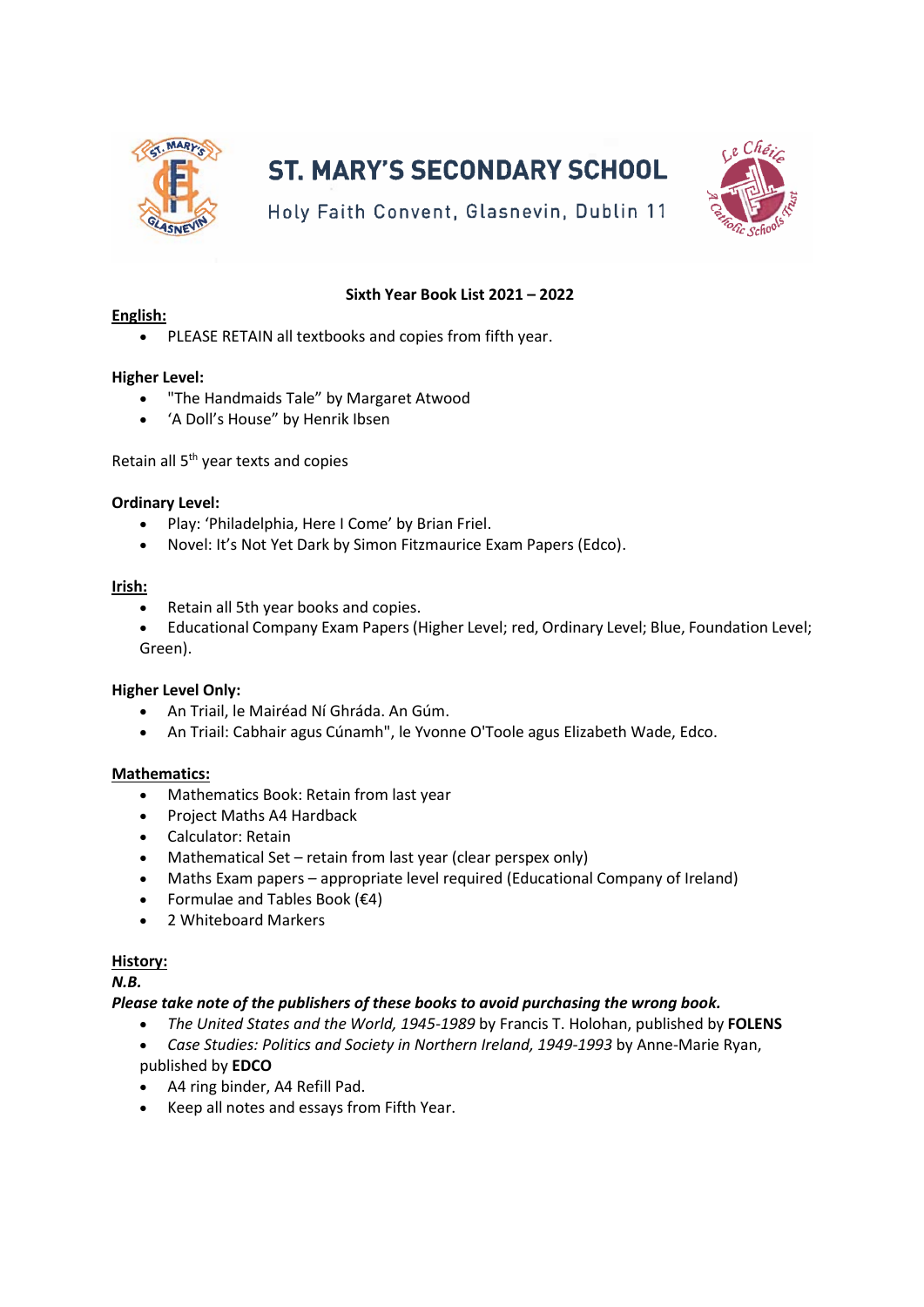## **Geography:**

 *Book and papers can be bought via the publisher's website at a 20% discount using the following URL:* [https://stmarysglasnevin.educate.ie/](https://gmlnk.com/api/v1/track/link/click/60a389d1ba46a68e7226d6e3/1621428448631/?link=https%3A%2F%2Fstmarysglasnevin.educate.ie%2F) *please note that this link will only be live*  until Sept 6<sup>th</sup> so should you wish to avail of the discount you must do so before then. Any *books bought using this link will then be distributed by class teachers in September.*

 Leaving Certificate Exam papers for relevant level - please make sure you get the **Educate.ie** set

 Earth 2nd. Edition Elective 5 – Patterns & Processes in the Human Environment, by Michael Organ (educate.ie)

#### **Religion:**

Folder for notes/handouts for Modules

## **Spanish:**

- Retain 5<sup>th</sup> year books & copies.
- Leaving Certificate exam papers (EDCO)

#### **German:**

- Retain all 5<sup>th</sup> year books, A4 hardback copy, oral copy and soft copy
- German/English Dictionary
- **•** Edco Leaving Certificate Exam Papers

#### **French:**

 Edco Leaving Certificate Exam Papers for Higher Level (HL students) or Ordinary Level (OL students).

- Retain book from last year Triomphe au Bac (HL) or Tout Va Bien (OL)
- Retain hardback, booklets, folder, oral copy and soft copy.

#### **Art:**

- Retain Appreciating Art, by Áine Ní Chárthaigh/Aidan O' Sullivan published by Gill (New Edition) 1x Art History Copybook
- €20 for art pack and school art materials

#### **Home Economics:**

- Life Skills Leaving Certificate Home Economics Carmel Enright and Maureen Flynn (Textbook & Exam/Assignment Book)
- EDCO (Educational Company) exam papers (including 2020 paper)
- A4 Hardback keep copy from 5<sup>th</sup> year
- Folder with plastic pockets from 5<sup>th</sup> year (please have folder organized for September)

#### **LCPE :**

 Textbook: Peak performance for Leaving cert by Fergal Lyons, Sarahjane Belton, Nicola Crean and Eoin Joy.

- The peak performance students learning log
- 1 Hardback copybook A4
- I A4 ring binder folder and plastic wallets

#### **Accounting:**

- Retain all 5<sup>th</sup> year copies and exam papers
- Calculator
- A4 copy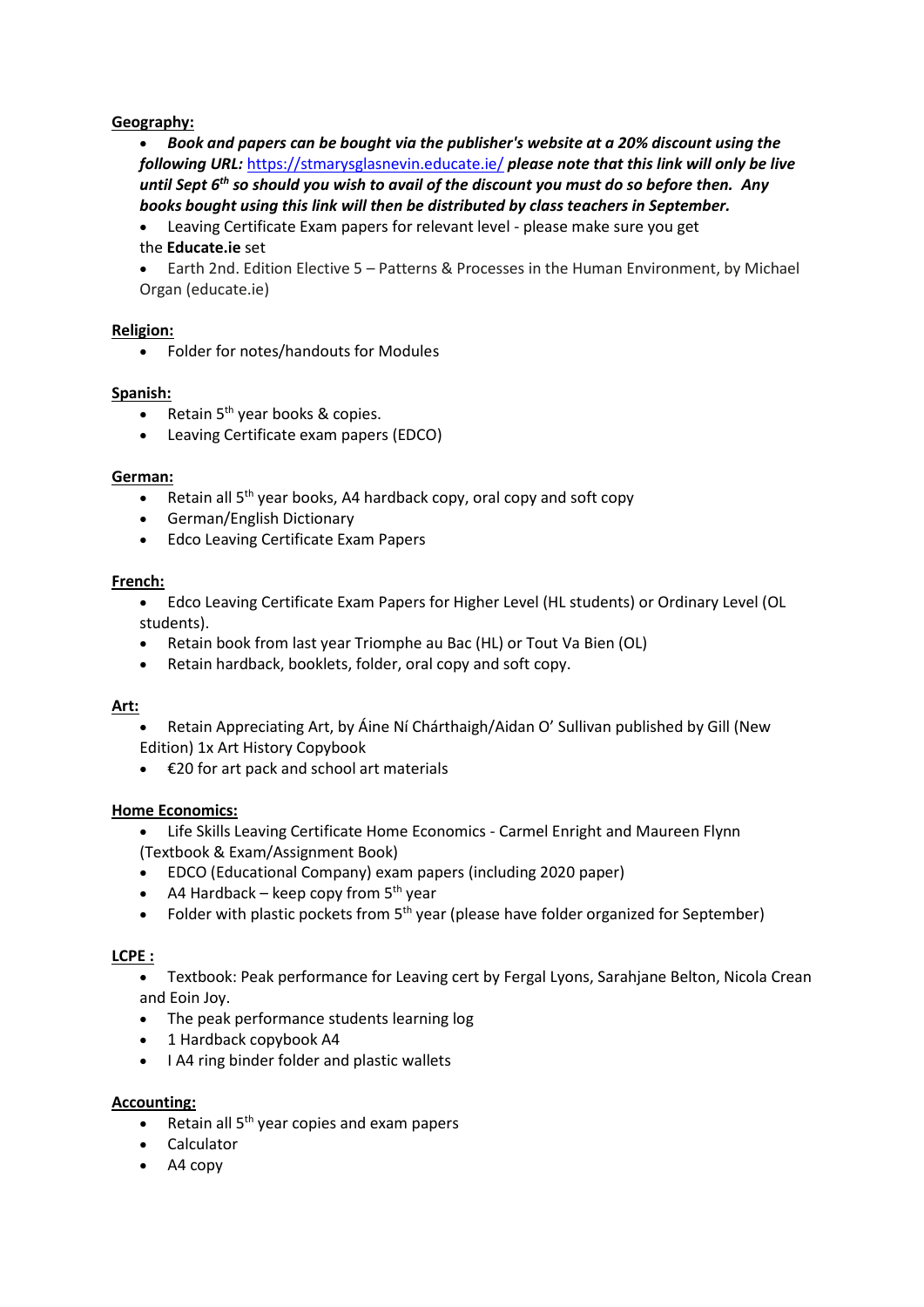## **Business:**

- Retain all 5<sup>th</sup> year copies and exam papers
- Calculator
- A4 copy

## **Economics:**

- Retain all fifth-year books, notes and copies.
- No textbook required. A recommended textbook for home reference POSITIVE ECONOMICS Edco Susan Hays, Trudie Murray, Brian O Connor.
- Exam Papers Edco
- Project book to be confirmed in September.

## **Music:**

- Retain all music scores from last year with the addition of the following:
- Mozart Piano Concerto k.488
- Raymond Deane Seachanges (all scores available from Waltons Music Shop / [www.waltons.ie](http://www.waltons.ie/) )
- Leaving Certificate Exam Papers Higher and Ordinary Level (sold together in a set) Educational Company

# **Biology:**

- *Biology Plus* (EdCo) by Michael O'Callaghan
- Leaving Certificate Exam papers Please purchase the Yellow covered exam papers that include both ordinary and higher level exam papers (Educational Company of Ireland)
- A5 copy (for tests)
- Hardback copy for notes
- Folder

# **Chemistry:**

- *Chemistry Live* (Folens) textbook & Student Laboratory Notebook by Declan Kennedy
- Leaving Certificate Exam papers Please purchase the Yellow covered exam papers that include both ordinary and higher-level exam papers (Educational Company of Ireland)
- A5 copy (for tests)
- Hardback copy for notes
- Folder

# **Physics:**

*Real World Physics* (Folens) by Dan O'Regan

 Leaving Certificate Exam papers – Please purchase the Yellow covered exam papers that include both the ordinary & higher levels (Educational Company of Ireland)

- A5 copy (for tests)
- Hardback copy for notes
- Folder

# **Politics & Society:**

- Optional book: *Theories in Action – Key Thinker Student Guide* by Gerard Elwood (Folens)
- A4 academic diary Sept 2021 June 2022 (full page per day)
- Keep all notes and handouts from fifth year.